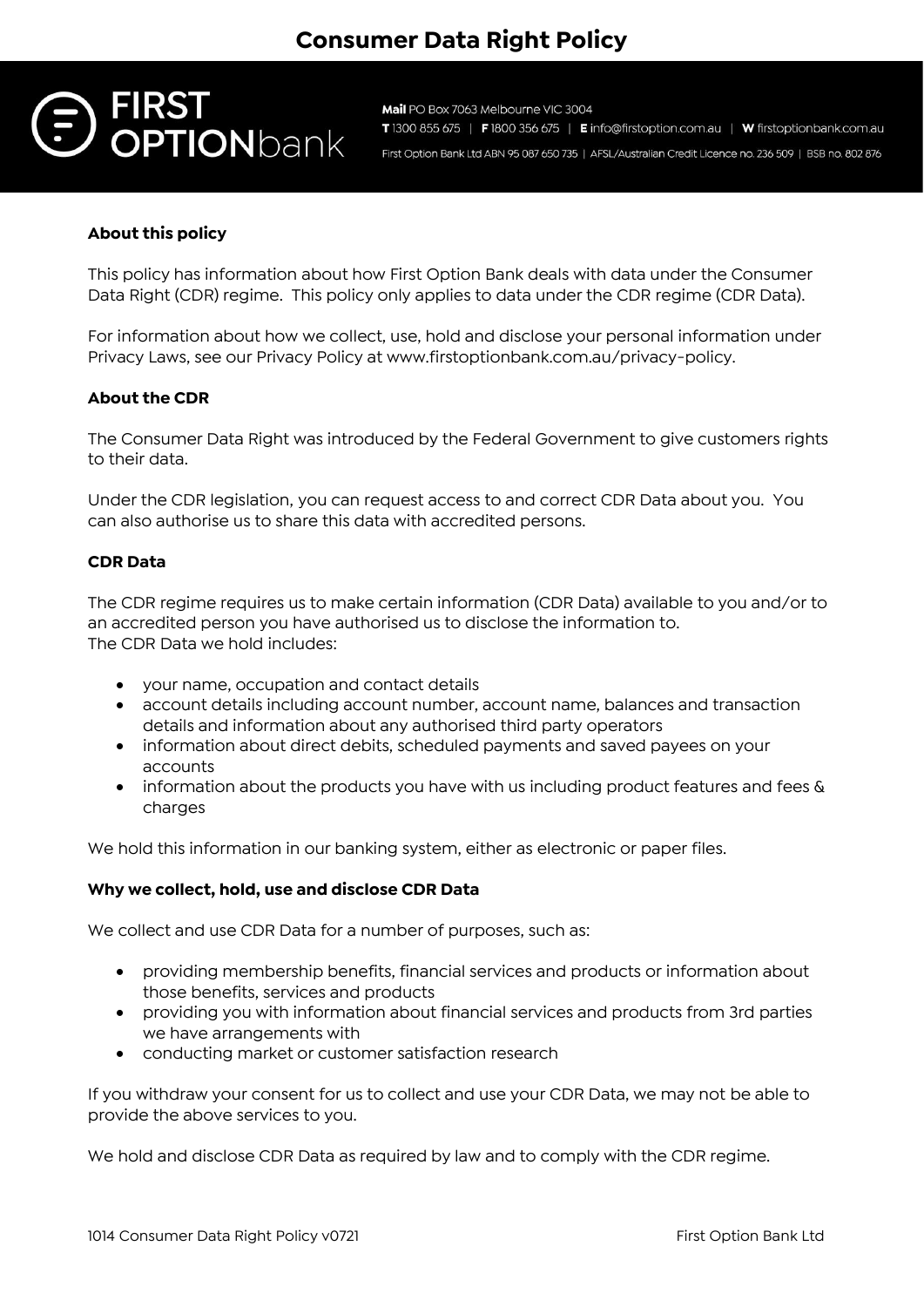# **Disclosing CDR Data**

We will only disclose CDR Data to an accredited person if you have authorised us to do so.

We will only disclose CDR Data as required under the CDR regime or to otherwise comply with the law. We will not accept any requests for disclosure of voluntary data.

### **Disclosure to overseas recipients**

We will not disclose CDR Data to entities that are based overseas unless you authorise us to do so.

## **Notifications**

We will notify you about certain events relating to your CDR Data including when:

- you give consent to us collecting and using your CDR Data
- you withdraw your consent for us to collect or use your CDR Data
- we collect your CDR Data
- if your consent is still current, it has been 90 days since we have been in contact with you
- we respond to your request to correct your CDR Data
- there has been an 'eligible data breach' under the Notifiable Data Breach scheme

#### **Deletion/de-identification**

We will delete or de-identify your CDR Data when it becomes redundant.

We delete redundant data by removing it from our banking system. We de-identify redundant data by removing any identifiers including names, contact information and member and account numbers.

We may use de-identified data for market and product research purposes including to determine whether a product is used by a particular demographic and how a customer uses the product.

#### **How you can access and/or correct your CDR Data**

You can request access to your CDR Data at any time. You can request access to your CDR Data directly, or you can authorise an accredited person to do so on your behalf. If the CDR Data we hold is incorrect, you can ask us to correct it.

You can make a request by contacting us in writing or by telephone. Contact details can be found at this link on our website at www.firstoptionbank.com.au/contact-us.

If you are an individual, you may also be able to access and/or correct CDR Data that is your personal information. See our Privacy Policy www.firstoptionbank.com.au/privacy-policy for more information on how you can seek to access and/or correct your personal information.

#### **Making a complaint**

If you are unhappy with the way that we have dealt with your CDR Data, you can access our internal dispute resolution scheme at any time without charge. You can make a CDR complaint in the following ways: